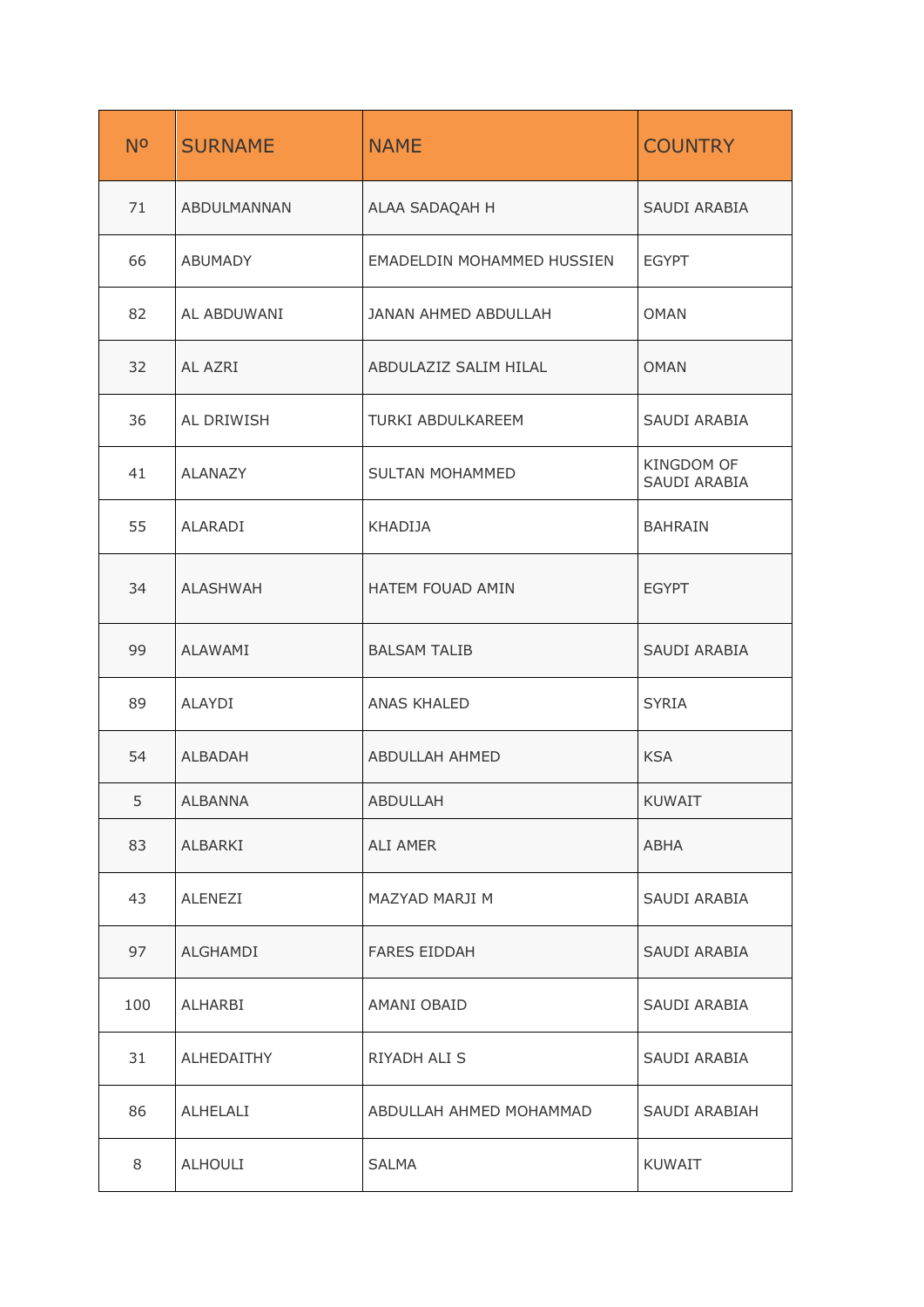| 33             | ALHUNAYAN         | SAYED REFAA                | <b>KUWAIT</b>  |
|----------------|-------------------|----------------------------|----------------|
| 98             | <b>ALHUSSIN</b>   | HAMADA                     | <b>SYRIA</b>   |
| 93             | ALI               | MOHAMMAD ABDULLAH MOHAMMAD | <b>KUWAIT</b>  |
| 18             | <b>ALKADAD</b>    | <b>OSAMA</b>               | <b>SYRIA</b>   |
| 73             | ALKHOLAIWI        | FERAS MOHAMMED             | SAUDI ARABIA   |
| 94             | ALMADADHA         | ASHRAF YOUSEF SALAMEH      | <b>JORDAN</b>  |
| 9              | ALMARZOOQ         | <b>JALAL</b>               | <b>BAHRAIN</b> |
| 24             | ALMASSRI          | <b>BASSEM</b>              | <b>SYRIA</b>   |
| 48             | ALMUTAIRI         | ABDULHAKEEM NAFFA T        | SAUDIA ARABIA  |
| 3              | <b>ALNEMARE</b>   | AHMAD KHALAFALLAH S        | SAUDI ARABIA   |
| 46             | ALOBAID           | FAHAD ABDULRHMAN           | SAUDI ARABIA   |
| 102            | <b>ALSHEEF</b>    | <b>HUSSAIN ABBAS</b>       | SAUDI ARABIA   |
| 19             | ALTAHERI          | AHMED SALEH MUSAEED        | SAUDI ARABIA   |
| 79             | AL-TAMIMI         | AHMAD MOHAMAD FALEH        | <b>JORDAN</b>  |
| 25             | ASSIRI            | ABDULLAH MUFARREH Y        | SAUDI ARABIA   |
| $\overline{4}$ | <b>BIN MAHFOZ</b> | <b>TURKI MOHAMMED</b>      | <b>KSA</b>     |
| 28             | <b>BINHOSSAN</b>  | ABDULAZIZ ALI H            | SAUDI ARABIA   |
| 40             | <b>DUNDAR</b>     | <b>YUSUF</b>               | <b>TURKEY</b>  |
| 80             | EL-KHATATNEH      | AHMAD TAFEEQ MUQBEL        | <b>JORDAN</b>  |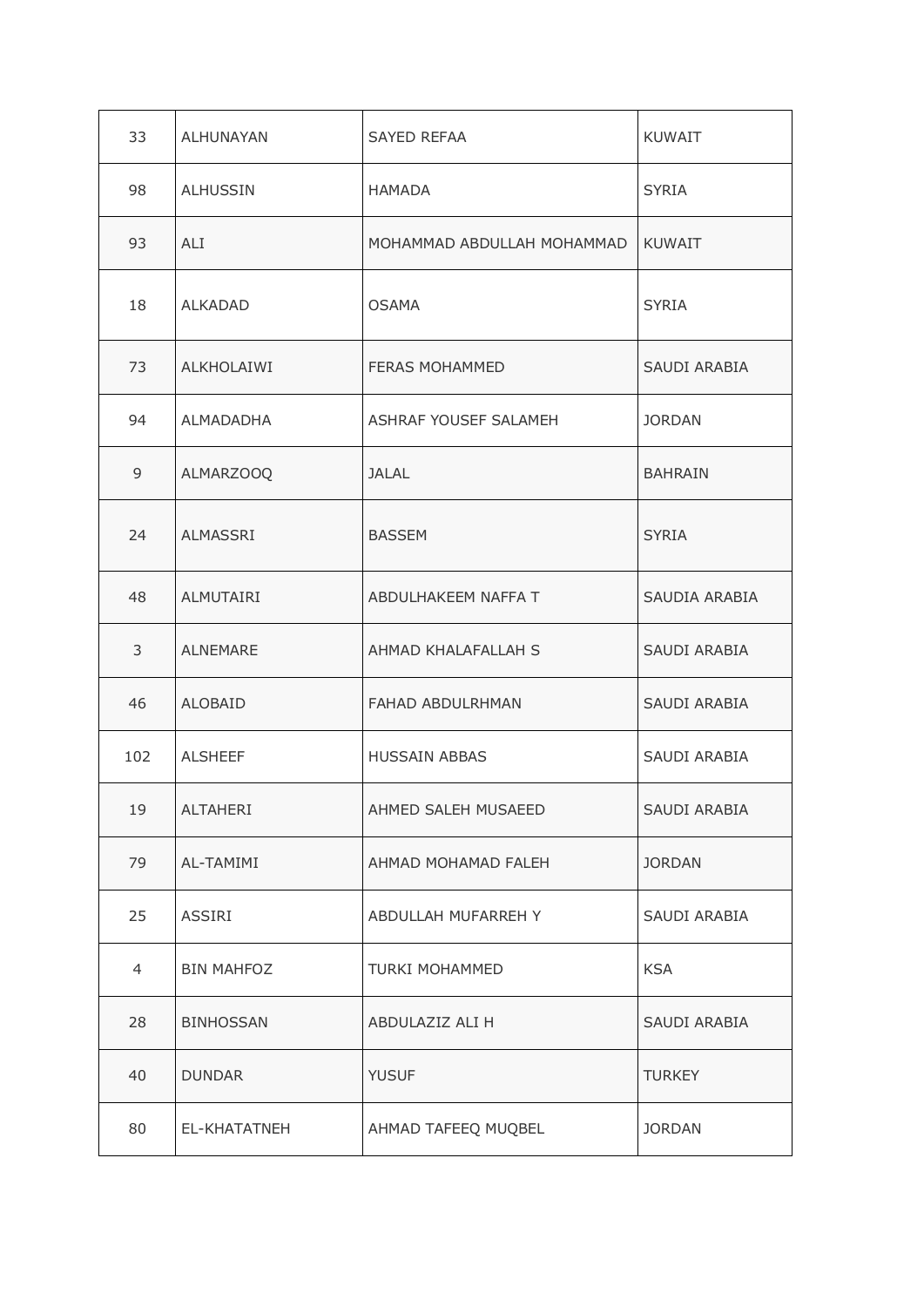| 68             | ERKAN             | <b>KARATAS</b>         | <b>TURKEY</b>   |
|----------------|-------------------|------------------------|-----------------|
| 29             | <b>HAMMAD</b>     | JEHAD HABIB ISA        | <b>BAHRAIN</b>  |
| 58             | <b>HARB</b>       | <b>MENWAL</b>          | <b>SYRIA</b>    |
| 92             | <b>HUSSAIN</b>    | WOROOD ALI JASSIM      | <b>BAHRAIN</b>  |
| 38             | <b>KHADER</b>     | HUSSEIN IBRAHIM AHMED  | <b>EGYPT</b>    |
| 72             | <b>KURDI</b>      | ANAS SAAD              | SAUDI ARABIA    |
| 96             | MOHAMMAD          | <b>SAID</b>            | <b>PAKISTAN</b> |
| 26             | <b>MOHAMMED</b>   | ABDUL WADOOD           | INDIA           |
| 42             | <b>MOKHATRISH</b> | MOHAMMAD MOSA          | SAUDI ARABIA    |
| 13             | <b>MOUHANNAD</b>  | ABDUL BER FAKOURY      | <b>SYRIA</b>    |
| 76             | MUQAT             | MAHMOUD MOHAMMED       | PALESTINE       |
| 62             | OBAD              | LABEB SAILAN MAHFOUDH  | <b>YEMEN</b>    |
| $\overline{2}$ | <b>PUTHRAN</b>    | SATHYASHANKAR          | <b>INDIA</b>    |
| 59             | <b>RAHMAN</b>     | <b>WAHEED</b>          | PAKISTAN        |
| 17             | RANA              | SAJID HAMEED           | <b>PAKISTAN</b> |
| 81             | RAZA              | SYED AQEEL             | <b>INDIA</b>    |
| 37             | <b>ROBINS</b>     | <b>ANURUP</b>          | <b>INDIA</b>    |
| 51             | SALAHELDIN        | AYMAN HUSSIEN MOHAMED  | <b>EGYPT</b>    |
| 15             | <b>SALEM</b>      | MOHAMMED ADEL MOHAMMED | <b>EGYPT</b>    |
| 69             | SEBEIH            | <b>HANEEN HUSSAIN</b>  | SAUDI ARABIA    |